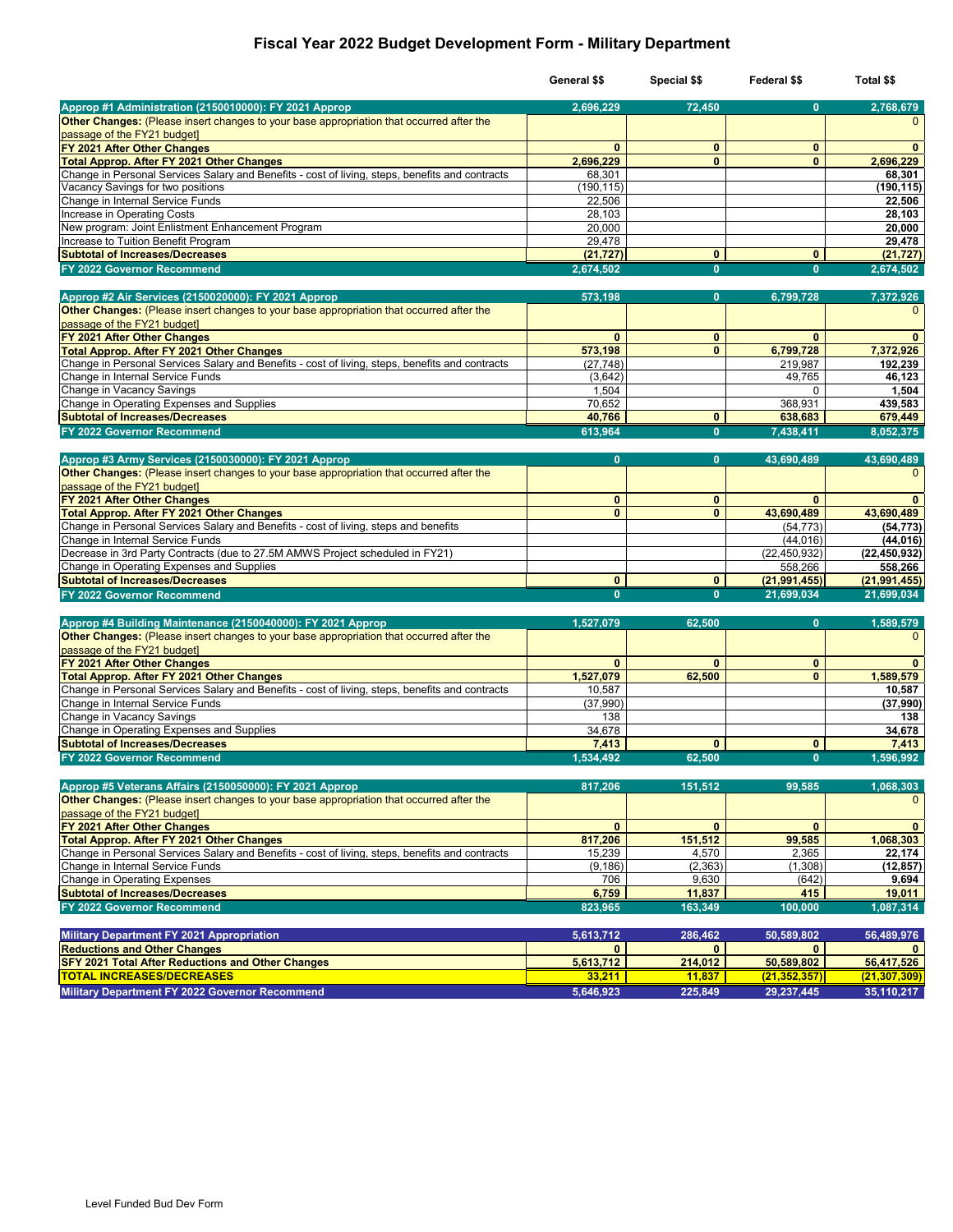# **FY2022 Military Department Budget Proposal Summary**

|                                                |                                  | <b>General Fund</b>   | <b>Federal Fund</b> | <b>Special Fund</b>      |
|------------------------------------------------|----------------------------------|-----------------------|---------------------|--------------------------|
| Admin                                          |                                  |                       |                     |                          |
|                                                | Pay<br><b>Other Personal Svc</b> | 865,832<br>29,896     |                     |                          |
|                                                | Ops                              | 649,055               |                     |                          |
|                                                | <b>Vacancy Savings</b>           | (190, 115)            |                     |                          |
|                                                | <b>Total</b>                     | 1,354,668             |                     |                          |
|                                                | Target (minus education)         | 1,405,873             |                     |                          |
|                                                | Difference                       | (51, 205)             |                     |                          |
|                                                |                                  |                       |                     |                          |
|                                                | <b>Education Total</b>           | 1,319,834             |                     |                          |
|                                                | Target (FY21 Budget)             | 1,290,356             |                     |                          |
|                                                | Difference                       | 29,478                |                     |                          |
| Air                                            | Pay                              | 297,497               | 6,243,355           |                          |
|                                                | <b>Other Personal Svc</b>        | 114,978               | 273,771             |                          |
|                                                | Ops                              | 213,389               | 921,285             |                          |
|                                                | <b>Vacancy Savings</b>           | (11,900)              | $\overline{a}$      |                          |
|                                                | <b>Total</b>                     | 613,964               | 7,438,411           |                          |
|                                                | Target (FY21 Budget)             | 573,198               | 6,799,728           |                          |
|                                                | Difference                       | 40,766                | 638,683             |                          |
|                                                |                                  |                       |                     |                          |
| Army                                           | Pay                              |                       | 4,915,702           |                          |
|                                                | <b>Other Personal Svc</b>        |                       | 247,387             |                          |
|                                                | Ops                              |                       | 16,535,945          |                          |
|                                                | <b>Vacancy Savings</b>           |                       |                     |                          |
|                                                | <b>Total</b>                     |                       | 21,699,034          |                          |
|                                                | Target (FY21 Budget)             |                       | 43,690,489          |                          |
|                                                | Difference                       |                       | (21, 991, 455)      |                          |
| <b>Bldg Maint</b>                              |                                  |                       |                     |                          |
|                                                | Pay<br><b>Other Personal Svc</b> | 450,223               |                     |                          |
|                                                |                                  | 370,360<br>731,918    |                     | 62,500                   |
|                                                | Ops<br><b>Vacancy Savings</b>    |                       |                     | $\overline{\phantom{a}}$ |
|                                                | <b>Total</b>                     | (18,009)<br>1,534,492 |                     | 62,500                   |
|                                                | Target (FY21 Budget)             | 1,527,079             |                     | 62,500                   |
|                                                | Difference                       | 7,413                 |                     |                          |
|                                                |                                  |                       |                     |                          |
| VA                                             | Pay                              | 660,124               | 81,065              | 76,666                   |
|                                                | Other Personal Svc               | 13,187                | 222                 | 35,483                   |
|                                                | Ops                              | 150,654               | 18,713              | 51,200                   |
|                                                | <b>Total</b>                     | 823,965               | 100,000             | 163,349                  |
|                                                | Target (FY21 Budget)             | 817,206               | 99,585              | 151,512                  |
|                                                | Difference                       | 6,759                 | 415                 | 11,837                   |
| FY2021 Budget as Passed:                       |                                  | 5,613,712             | 50,589,802          | 214,012                  |
| FY2022 Target:                                 |                                  | 5,646,923             | 50,589,802          | 214,012                  |
| FY2022 Budget Request:                         |                                  | 5,646,923             | 29,237,445          | 225,849                  |
| Difference between Budget Req & FY21 As Passed |                                  | 33,211                | (21, 352, 357)      | 11,837                   |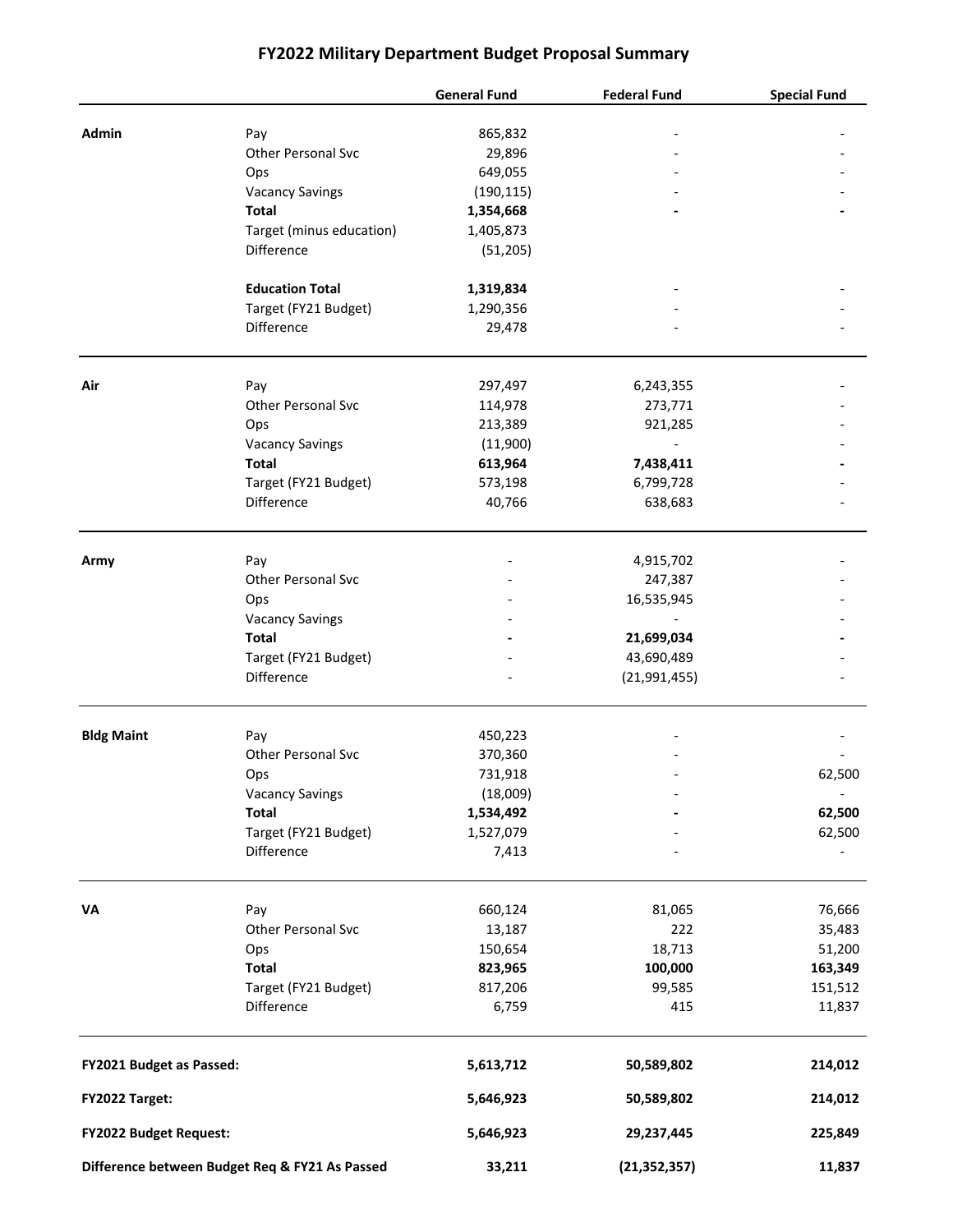#### **Summary of Significant Changes:**

- Admin: Decrease in personal services is attributed to two vacant positions. \$20,000 is proposed for a new recruitment incentive program (Joint Enlistment Enhancement Program). \$29,478 is requested for an projected increase in Tuition Benefit costs during FY22.

- Air Services: Personal services will decrease in General Fund due to one program receiving an increased federal share beginning in FFY21. Federal Funds will increase for this reason in addition to increased salary costs and one added firefighter position.

- Army Services: Significant decrease in Third Party Contracts as the Army Mountain Warfare School project (27.5M) was budgeted for in FY21.

- Veterans Affairs: Increase to projected operating costs in FY22.

- Workers Compensation has been reallocated to the appropriate funds & appropriations based on more recent information provided to the Department (breakdown by job weight vs. salary).

#### **Add Backs/Deducts to GF:**

| Personal Service Changes                 | 66,379     |
|------------------------------------------|------------|
| <b>Vacancy Savings</b>                   | (188, 473) |
| <b>Operating Expenses</b>                | 134,143    |
| Reallocate Workers Comp to Federal Funds | (28, 316)  |
| New Joint Enlistment Enhancement Program | 20,000     |
| Increase to Tuition Benefit Program      | 29.478     |
| <b>Total GF Increases</b>                | 33,211     |